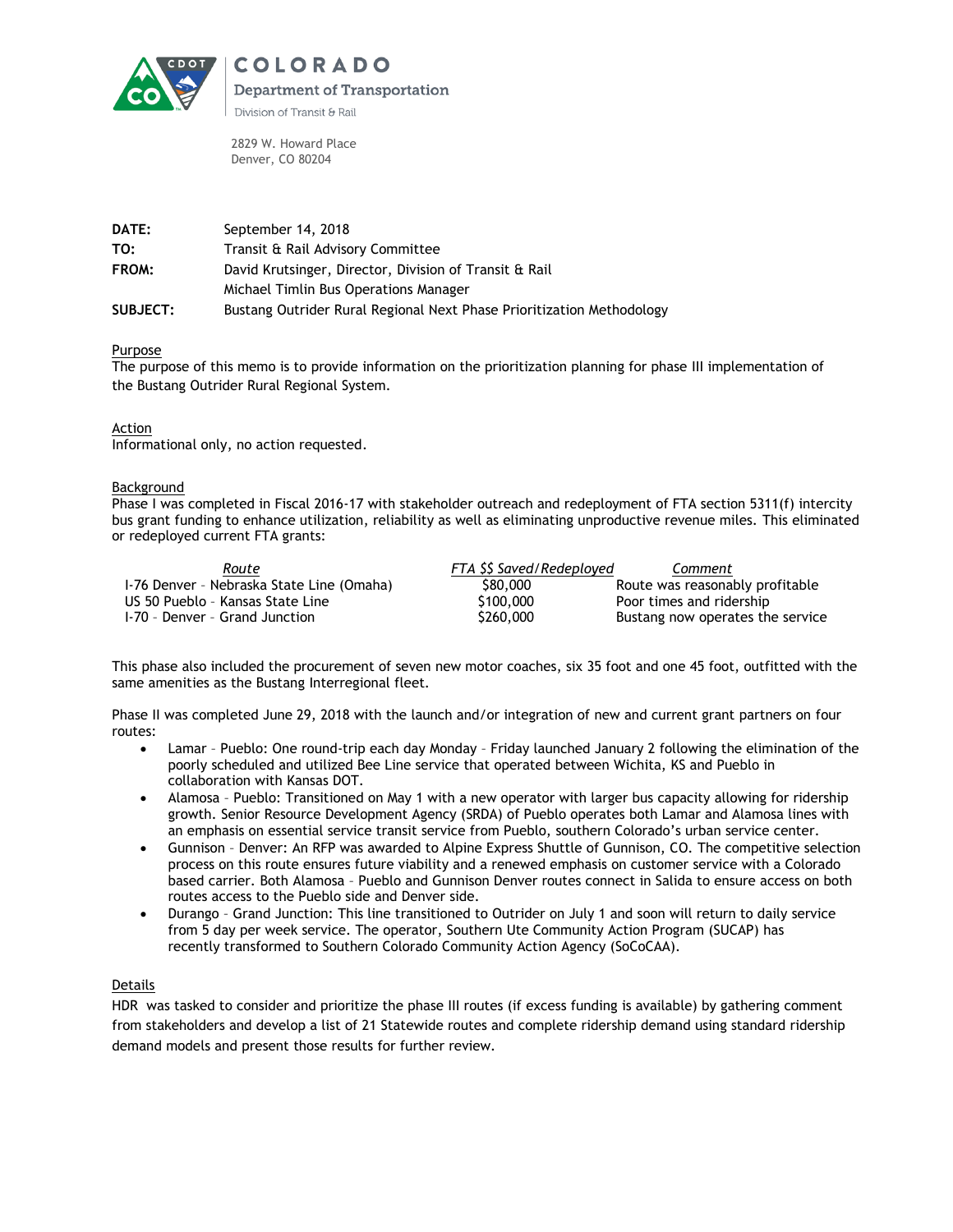## *Methodology*

The scoring methodology used existing Bustang and Outrider ridership and the ridership's relationship to census data to create a tool to estimate ridership on future routes. The census data were: total population, total employment, total disadvantaged populations *(seniors, below poverty line and/or disabled)*, and total households without vehicles*.* Disadvantaged populations and total households without vehicles are leading contributors to determine potential demand for intercity transit services and in areas without existing service<sup>1</sup>. The ridership estimates were also weighted by estimated travel time.



### *Routes Studied*

 $\overline{a}$ 

The potential routes were identified through stakeholder phone interviews conducted between January and February 2018. See Figure 1 below for a map of the potential routes and current Bustang and Outrider routes





¹ Transit Cooperative Research Program - *Report 3: Workbook for Estimating Demand for Rural Passenger Transportation <sup>1995</sup>*

<sup>&</sup>lt;sup>1</sup> Transit Cooperative Research Program - Report 147: Toolkit for Estimating Demand for Rural Intercity Bus Service 2011

<sup>&</sup>lt;sup>1</sup> Transit Cooperative Research Program - Project B-36: Methods for Forecasting Demand and Quantifying Need for Rural Passenger Transportation